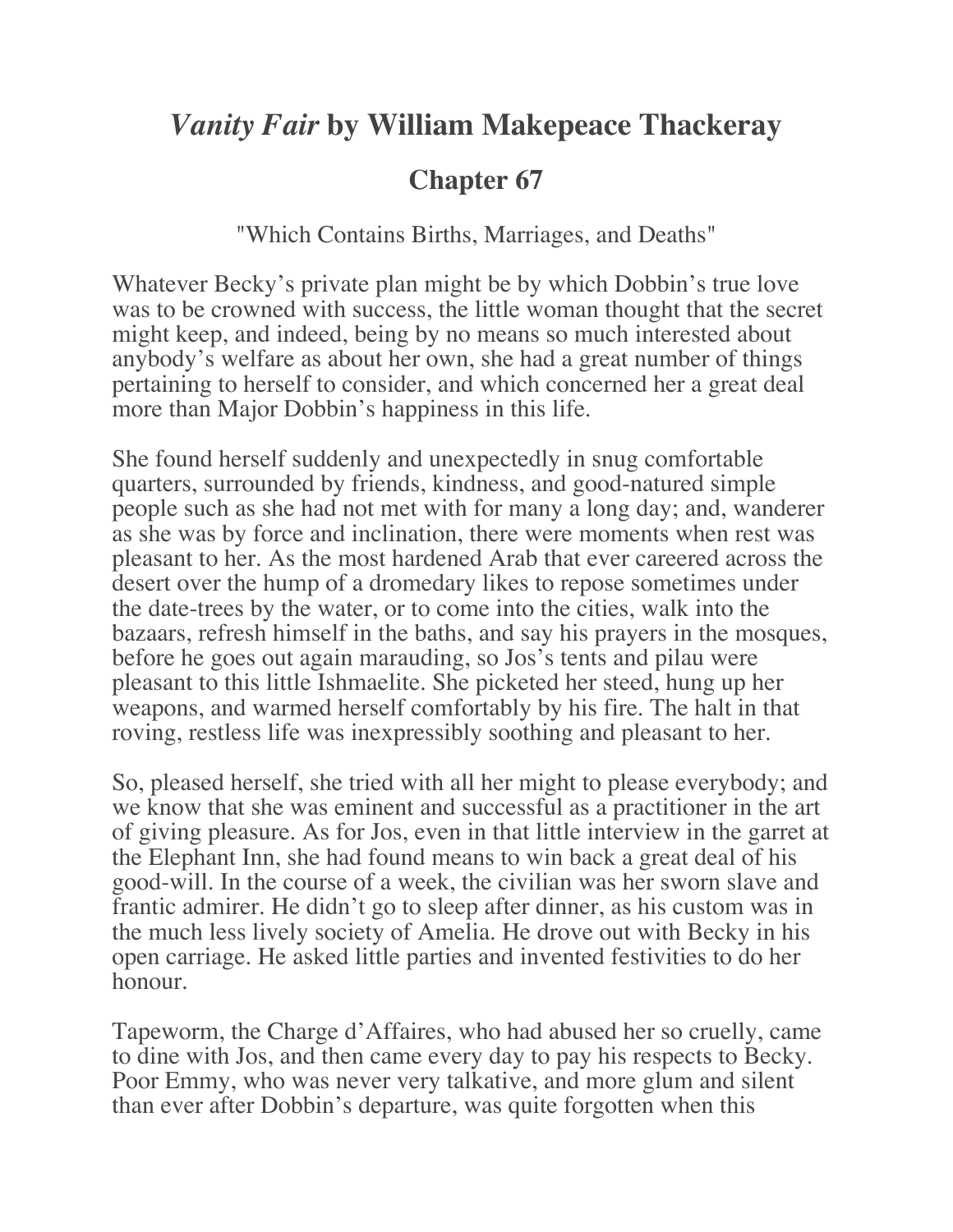superior genius made her appearance. The French Minister was as much charmed with her as his English rival. The German ladies, never particularly squeamish as regards morals, especially in English people, were delighted with the cleverness and wit of Mrs. Osborne's charming friend, and though she did not ask to go to Court, yet the most august and Transparent Personages there heard of her fascinations and were quite curious to know her. When it became known that she was noble, of an ancient English family, that her husband was a Colonel of the Guard, Excellenz and Governor of an island, only separated from his lady by one of those trifling differences which are of little account in a country where Werther is still read and the Wahlverwandtschaften of Goethe is considered an edifying moral book, nobody thought of refusing to receive her in the very highest society of the little Duchy; and the ladies were even more ready to call her du and to swear eternal friendship for her than they had been to bestow the same inestimable benefits upon Amelia. Love and Liberty are interpreted by those simple Germans in a way which honest folks in Yorkshire and Somersetshire little understand, and a lady might, in some philosophic and civilized towns, be divorced ever so many times from her respective husbands and keep her character in society. Jos's house never was so pleasant since he had a house of his own as Rebecca caused it to be. She sang, she played, she laughed, she talked in two or three languages, she brought everybody to the house, and she made Jos believe that it was his own great social talents and wit which gathered the society of the place round about him.

As for Emmy, who found herself not in the least mistress of her own house, except when the bills were to be paid, Becky soon discovered the way to soothe and please her. She talked to her perpetually about Major Dobbin sent about his business, and made no scruple of declaring her admiration for that excellent, high-minded gentleman, and of telling Emmy that she had behaved most cruelly regarding him. Emmy defended her conduct and showed that it was dictated only by the purest religious principles; that a woman once, &c., and to such an angel as him whom she had had the good fortune to marry, was married forever; but she had no objection to hear the Major praised as much as ever Becky chose to praise him, and indeed, brought the conversation round to the Dobbin subject a score of times every day.

Means were easily found to win the favour of Georgy and the servants. Amelia's maid, it has been said, was heart and soul in favour of the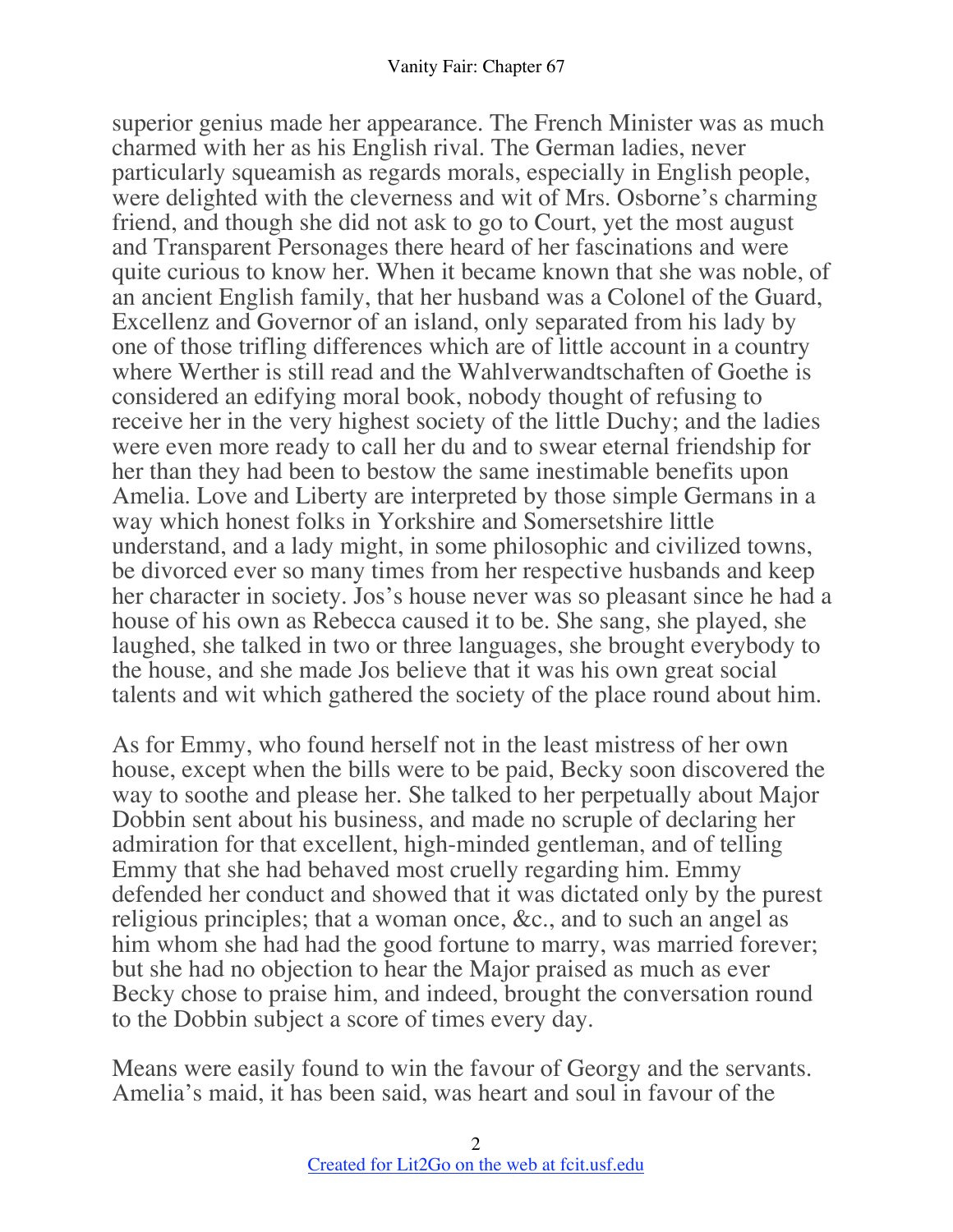generous Major. Having at first disliked Becky for being the means of dismissing him from the presence of her mistress, she was reconciled to Mrs. Crawley subsequently, because the latter became William's most ardent admirer and champion. And in those nightly conclaves in which the two ladies indulged after their parties, and while Miss Payne was "brushing their 'airs," as she called the yellow locks of the one and the soft brown tresses of the other, this girl always put in her word for that dear good gentleman Major Dobbin. Her advocacy did not make Amelia angry any more than Rebecca's admiration of him. She made George write to him constantly and persisted in sending Mamma's kind love in a postscript. And as she looked at her husband's portrait of nights, it no longer reproached her–perhaps she reproached it, now William was gone.

Emmy was not very happy after her heroic sacrifice. She was very distraite, nervous, silent, and ill to please. The family had never known her so peevish. She grew pale and ill. She used to try to sing certain songs ("Einsam bin ich nicht alleine," was one of them, that tender lovesong of Weber's which in old-fashioned days, young ladies, and when you were scarcely born, showed that those who lived before you knew too how to love and to sing) certain songs, I say, to which the Major was partial; and as she warbled them in the twilight in the drawing-room, she would break off in the midst of the song, and walk into her neighbouring apartment, and there, no doubt, take refuge in the miniature of her husband.

Some books still subsisted, after Dobbin's departure, with his name written in them; a German dictionary, for instance, with "William Dobbin,–th Reg.," in the fly-leaf; a guide-book with his initials; and one or two other volumes which belonged to the Major. Emmy cleared these away and put them on the drawers, where she placed her work-box, her desk, her Bible, and prayer-book, under the pictures of the two Georges. And the Major, on going away, having left his gloves behind him, it is a fact that Georgy, rummaging his mother's desk some time afterwards, found the gloves neatly folded up and put away in what they call the secret-drawers of the desk.

Not caring for society, and moping there a great deal, Emmy's chief pleasure in the summer evenings was to take long walks with Georgy (during which Rebecca was left to the society of Mr. Joseph), and then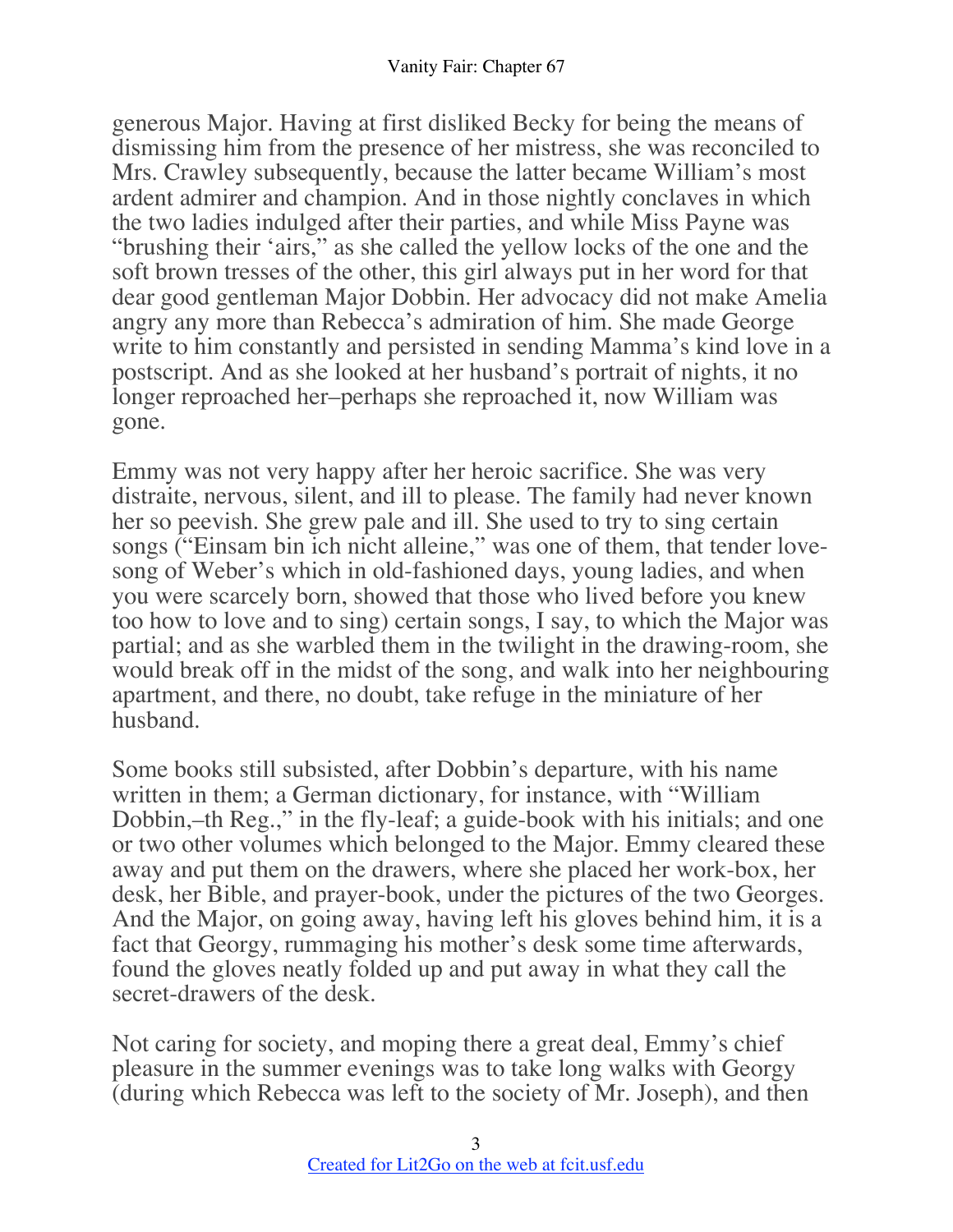the mother and son used to talk about the Major in a way which even made the boy smile. She told him that she thought Major William was the best man in all the world–the gentlest and the kindest, the bravest and the humblest. Over and over again she told him how they owed everything which they possessed in the world to that kind friend's benevolent care of them; how he had befriended them all through their poverty and misfortunes; watched over them when nobody cared for them; how all his comrades admired him though he never spoke of his own gallant actions; how Georgy's father trusted him beyond all other men, and had been constantly befriended by the good William. "Why, when your papa was a little boy," she said, "he often told me that it was William who defended him against a tyrant at the school where they were; and their friendship never ceased from that day until the last, when your dear father fell."

"Did Dobbin kill the man who killed Papa?" Georgy said. "I'm sure he did, or he would if he could have caught him, wouldn't he, Mother? When I'm in the Army, won't I hate the French?–that's all."

In such colloquies the mother and the child passed a great deal of their time together. The artless woman had made a confidant of the boy. He was as much William's friend as everybody else who knew him well.

By the way, Mrs. Becky, not to be behind hand in sentiment, had got a miniature too hanging up in her room, to the surprise and amusement of most people, and the delight of the original, who was no other than our friend Jos. On her first coming to favour the Sedleys with a visit, the little woman, who had arrived with a remarkably small shabby kit, was perhaps ashamed of the meanness of her trunks and bandboxes, and often spoke with great respect about her baggage left behind at Leipzig, which she must have from that city. When a traveller talks to you perpetually about the splendour of his luggage, which he does not happen to have with him, my son, beware of that traveller! He is, ten to one, an impostor.

Neither Jos nor Emmy knew this important maxim. It seemed to them of no consequence whether Becky had a quantity of very fine clothes in invisible trunks; but as her present supply was exceedingly shabby, Emmy supplied her out of her own stores, or took her to the best milliner in the town and there fitted her out. It was no more torn collars now, I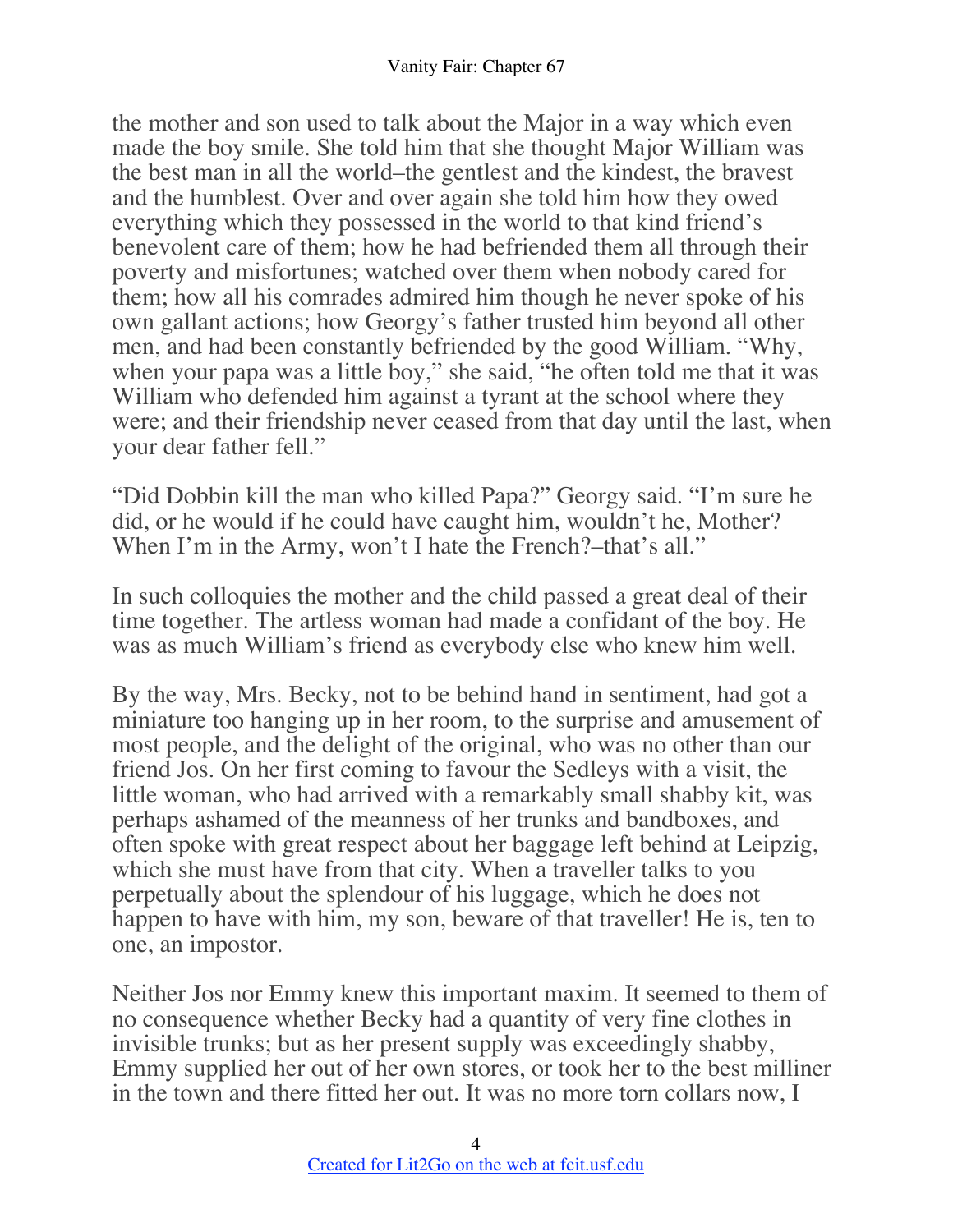promise you, and faded silks trailing off at the shoulder. Becky changed her habits with her situation in life–the rouge-pot was suspended–another excitement to which she had accustomed herself was also put aside, or at least only indulged in in privacy, as when she was prevailed on by Jos of a summer evening, Emmy and the boy being absent on their walks, to take a little spirit-and-water. But if she did not indulge–the courier did: that rascal Kirsch could not be kept from the bottle, nor could he tell how much he took when he applied to it. He was sometimes surprised himself at the way in which Mr. Sedley's Cognac diminished. Well, well, this is a painful subject. Becky did not very likely indulge so much as she used before she entered a decorous family.

At last the much-bragged-about boxes arrived from Leipzig; three of them not by any means large or splendid; nor did Becky appear to take out any sort of dresses or ornaments from the boxes when they did arrive. But out of one, which contained a mass of her papers (it was that very box which Rawdon Crawley had ransacked in his furious hunt for Becky's concealed money), she took a picture with great glee, which she pinned up in her room, and to which she introduced Jos. It was the portrait of a gentleman in pencil, his face having the advantage of being painted up in pink. He was riding on an elephant away from some cocoa-nut trees and a pagoda: it was an Eastern scene.

"God bless my soul, it is my portrait," Jos cried out. It was he indeed, blooming in youth and beauty, in a nankeen jacket of the cut of 1804. It was the old picture that used to hang up in Russell Square.

"I bought it," said Becky in a voice trembling with emotion; "I went to see if I could be of any use to my kind friends. I have never parted with that picture–I never will."

"Won't you?" Jos cried with a look of unutterable rapture and satisfaction. "Did you really now value it for my sake?"

"You know I did, well enough," said Becky; "but why speak–why think–why look back! It is too late now!"

That evening's conversation was delicious for Jos. Emmy only came in to go to bed very tired and unwell. Jos and his fair guest had a charming tete-a-tete, and his sister could hear, as she lay awake in her adjoining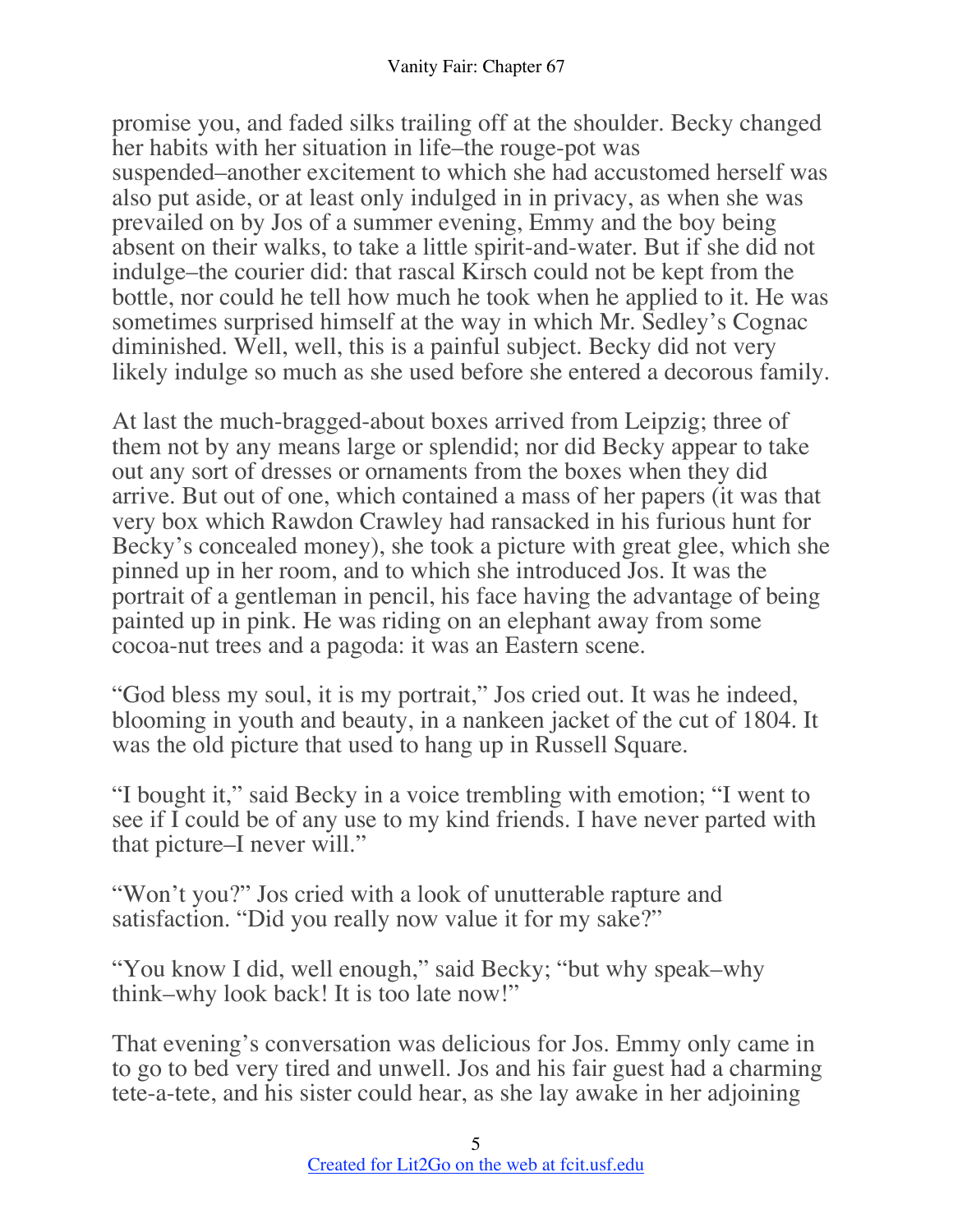chamber, Rebecca singing over to Jos the old songs of 1815. He did not sleep, for a wonder, that night, any more than Amelia.

It was June, and, by consequence, high season in London; Jos, who read the incomparable Galignani (the exile's best friend) through every day, used to favour the ladies with extracts from his paper during their breakfast. Every week in this paper there is a full account of military movements, in which Jos, as a man who had seen service, was especially interested. On one occasion he read out– "Arrival of the –th regiment. Gravesend, June 20.–The Ramchunder, East Indiaman, came into the river this morning, having on board 14 officers, and 132 rank and file of this gallant corps. They have been absent from England fourteen years, having been embarked the year after Waterloo, in which glorious conflict they took an active part, and having subsequently distinguished themselves in the Burmese war. The veteran colonel, Sir Michael O'Dowd, K.C.B., with his lady and sister, landed here yesterday, with Captains Posky, Stubble, Macraw, Malony; Lieutenants Smith, Jones, Thompson, F. Thomson; Ensigns Hicks and Grady; the band on the pier playing the national anthem, and the crowd loudly cheering the gallant veterans as they went into Wayte's hotel, where a sumptuous banquet was provided for the defenders of Old England. During the repast, which we need not say was served up in Wayte's best style, the cheering continued so enthusiastically that Lady O'Dowd and the Colonel came forward to the balcony and drank the healths of their fellow-countrymen in a bumper of Wayte's best claret."

On a second occasion Jos read a brief announcement–Major Dobbin had joined the –th regiment at Chatham; and subsequently he promulgated accounts of the presentations at the Drawing-room of Colonel Sir Michael O'Dowd, K.C.B., Lady O'Dowd (by Mrs. Malloy Malony of Ballymalony), and Miss Glorvina O'Dowd (by Lady O'Dowd). Almost directly after this, Dobbin's name appeared among the Lieutenant-Colonels: for old Marshal Tiptoff had died during the passage of the –th from Madras, and the Sovereign was pleased to advance Colonel Sir Michael O'Dowd to the rank of Major-General on his return to England, with an intimation that he should be Colonel of the distinguished regiment which he had so long commanded.

Amelia had been made aware of some of these movements. The correspondence between George and his guardian had not ceased by any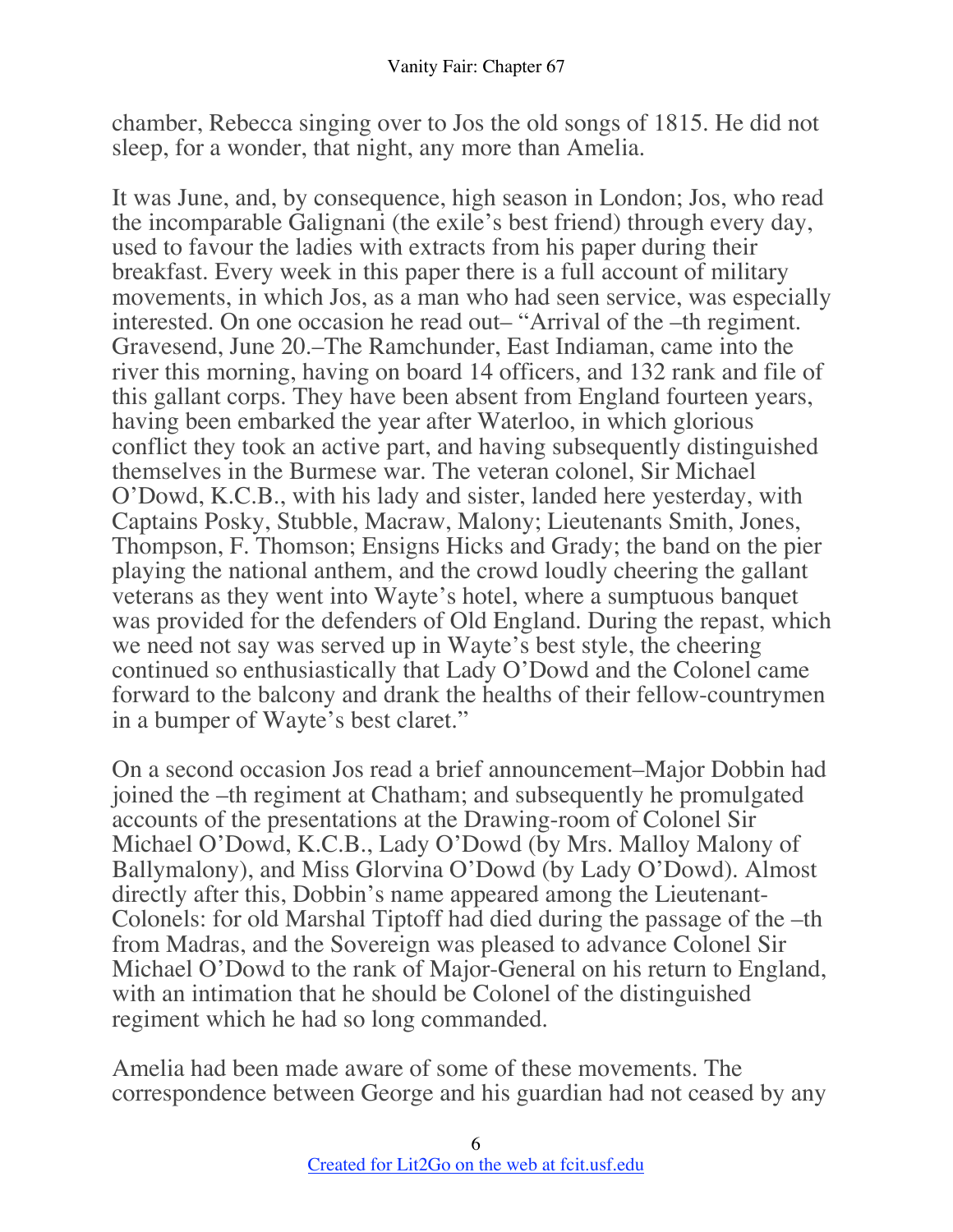means: William had even written once or twice to her since his departure, but in a manner so unconstrainedly cold that the poor woman felt now in her turn that she had lost her power over him and that, as he had said, he was free. He had left her, and she was wretched. The memory of his almost countless services, and lofty and affectionate regard, now presented itself to her and rebuked her day and night. She brooded over those recollections according to her wont, saw the purity and beauty of the affection with which she had trifled, and reproached herself for having flung away such a treasure.

It was gone indeed. William had spent it all out. He loved her no more, he thought, as he had loved her. He never could again. That sort of regard, which he had proffered to her for so many faithful years, can't be flung down and shattered and mended so as to show no scars. The little heedless tyrant had so destroyed it. No, William thought again and again, "It was myself I deluded and persisted in cajoling; had she been worthy of the love I gave her, she would have returned it long ago. It was a fond mistake. Isn't the whole course of life made up of such? And suppose I had won her, should I not have been disenchanted the day after my victory? Why pine, or be ashamed of my defeat?" The more he thought of this long passage of his life, the more clearly he saw his deception. "I'll go into harness again," he said, "and do my duty in that state of life in which it has pleased Heaven to place me. I will see that the buttons of the recruits are properly bright and that the sergeants make no mistakes in their accounts. I will dine at mess and listen to the Scotch surgeon telling his stories. When I am old and broken, I will go on half-pay, and my old sisters shall scold me. I have geliebt und gelebet, as the girl in  $\hat{a} \in W$ allenstein' says. I am done. Pay the bills and get me a cigar: find out what there is at the play to-night, Francis; tomorrow we cross by the Batavier." He made the above speech, whereof Francis only heard the last two lines, pacing up and down the Boompjes at Rotterdam. The Batavier was lying in the basin. He could see the place on the quarter-deck where he and Emmy had sat on the happy voyage out. What had that little Mrs. Crawley to say to him? Psha; tomorrow we will put to sea, and return to England, home, and duty!

After June all the little Court Society of Pumpernickel used to separate, according to the German plan, and make for a hundred watering-places, where they drank at the wells, rode upon donkeys, gambled at the redoutes if they had money and a mind, rushed with hundreds of their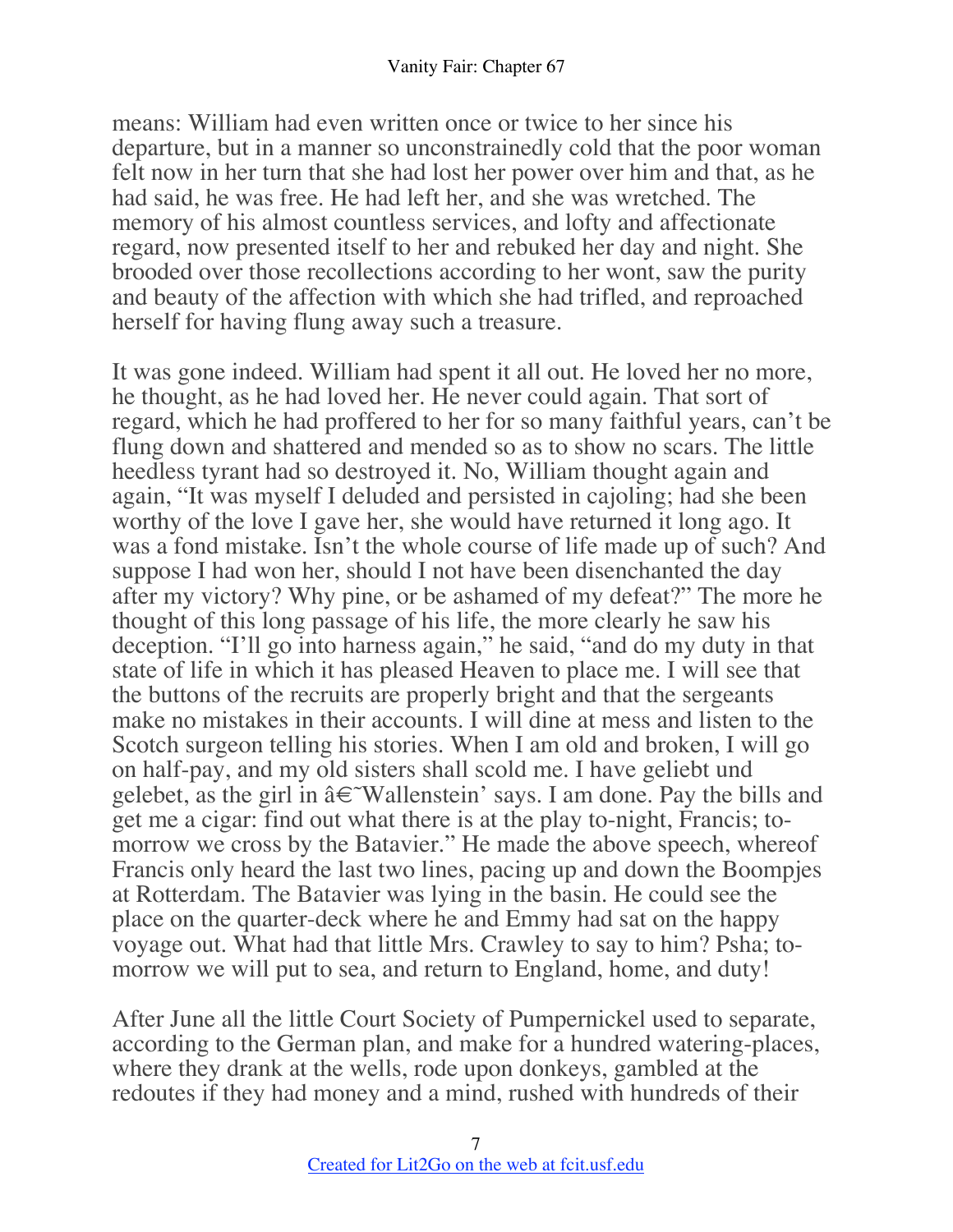kind to gourmandise at the tables d'hote, and idled away the summer. The English diplomatists went off to Teoplitz and Kissingen, their French rivals shut up their chancellerie and whisked away to their darling Boulevard de Gand. The Transparent reigning family took too to the waters, or retired to their hunting lodges. Everybody went away having any pretensions to politeness, and of course, with them, Doctor von Glauber, the Court Doctor, and his Baroness. The seasons for the baths were the most productive periods of the Doctor's practice–he united business with pleasure, and his chief place of resort was Ostend, which is much frequented by Germans, and where the Doctor treated himself and his spouse to what he called a "dib" in the sea.

His interesting patient, Jos, was a regular milch-cow to the Doctor, and he easily persuaded the civilian, both for his own health's sake and that of his charming sister, which was really very much shattered, to pass the summer at that hideous seaport town. Emmy did not care where she went much. Georgy jumped at the idea of a move. As for Becky, she came as a matter of course in the fourth place inside of the fine barouche Mr. Jos had bought, the two domestics being on the box in front. She might have some misgivings about the friends whom she should meet at Ostend, and who might be likely to tell ugly stories–but bah! she was strong enough to hold her own. She had cast such an anchor in Jos now as would require a strong storm to shake. That incident of the picture had finished him. Becky took down her elephant and put it into the little box which she had had from Amelia ever so many years ago. Emmy also came off with her Lares–her two pictures–and the party, finally, were, lodged in an exceedingly dear and uncomfortable house at Ostend.

There Amelia began to take baths and get what good she could from them, and though scores of people of Becky's acquaintance passed her and cut her, yet Mrs. Osborne, who walked about with her, and who knew nobody, was not aware of the treatment experienced by the friend whom she had chosen so judiciously as a companion; indeed, Becky never thought fit to tell her what was passing under her innocent eyes.

Some of Mrs. Rawdon Crawley's acquaintances, however, acknowledged her readily enough,–perhaps more readily than she would have desired. Among those were Major Loder (unattached), and Captain Rook (late of the Rifles), who might be seen any day on the Dike, smoking and staring at the women, and who speedily got an introduction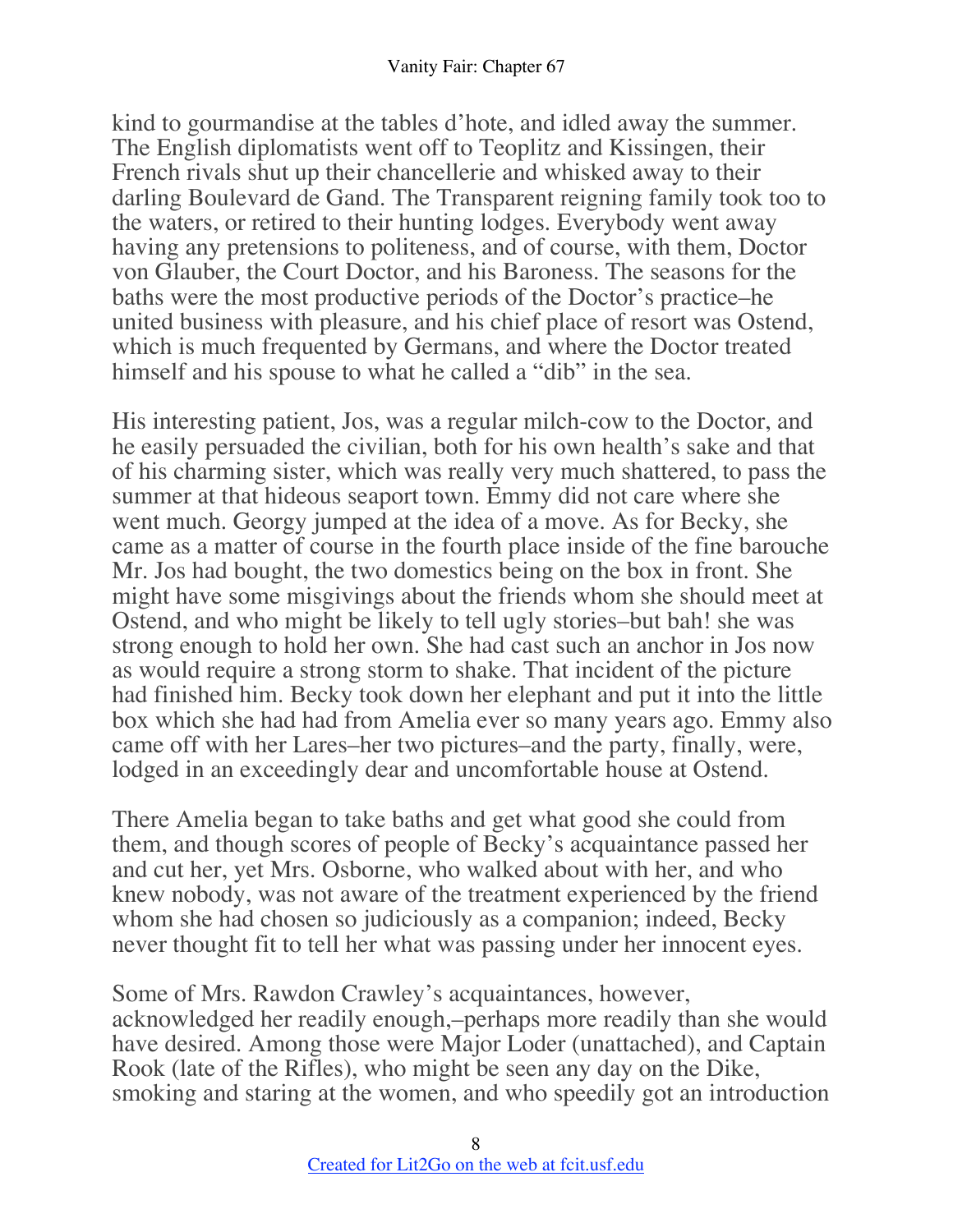to the hospitable board and select circle of Mr. Joseph Sedley. In fact they would take no denial; they burst into the house whether Becky was at home or not, walked into Mrs. Osborne's drawing-room, which they perfumed with their coats and mustachios, called Jos "Old buck," and invaded his dinner-table, and laughed and drank for long hours there.

"What can they mean?" asked Georgy, who did not like these gentlemen. "I heard the Major say to Mrs. Crawley yesterday, 'No, no, Becky, you shan't keep the old buck to yourself. We must have the bones in, or, dammy, I'll split.' What could the Major mean, Mamma?"

"Major! don't call him Major!" Emmy said. "I'm sure I can't tell what he meant." His presence and that of his friend inspired the little lady with intolerable terror and aversion. They paid her tipsy compliments; they leered at her over the dinner-table. And the Captain made her advances that filled her with sickening dismay, nor would she ever see him unless she had George by her side.

Rebecca, to do her justice, never would let either of these men remain alone with Amelia; the Major was disengaged too, and swore he would be the winner of her. A couple of ruffians were fighting for this innocent creature, gambling for her at her own table, and though she was not aware of the rascals' designs upon her, yet she felt a horror and uneasiness in their presence and longed to fly.

She besought, she entreated Jos to go. Not he. He was slow of movement, tied to his Doctor, and perhaps to some other leading-strings. At least Becky was not anxious to go to England.

At last she took a great resolution–made the great plunge. She wrote off a letter to a friend whom she had on the other side of the water, a letter about which she did not speak a word to anybody, which she carried herself to the post under her shawl; nor was any remark made about it, only that she looked very much flushed and agitated when Georgy met her, and she kissed him, and hung over him a great deal that night. She did not come out of her room after her return from her walk. Becky thought it was Major Loder and the Captain who frightened her.

"She mustn't stop here," Becky reasoned with herself. "She must go away, the silly little fool. She is still whimpering after that gaby of a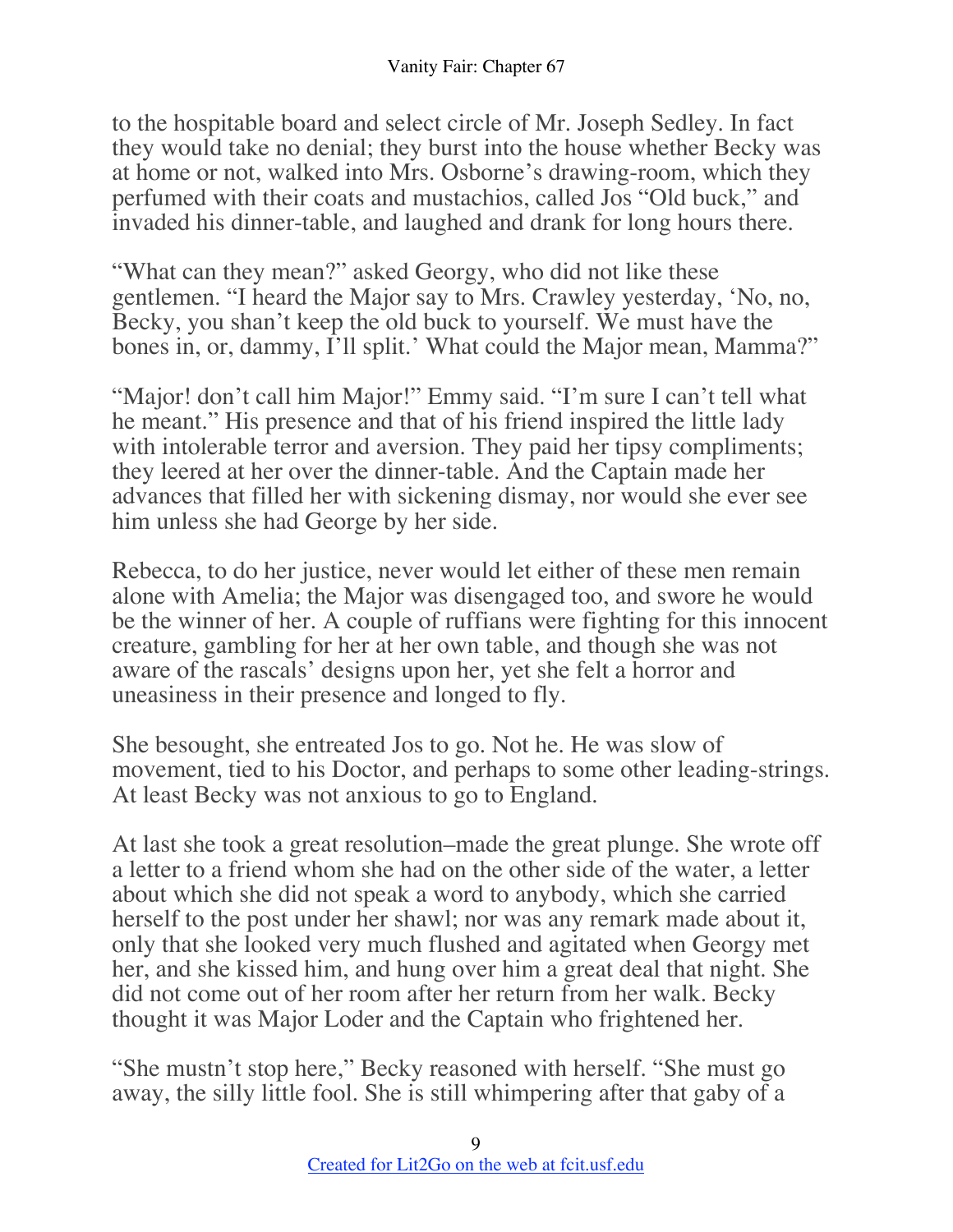husband–dead (and served right!) these fifteen years. She shan't marry either of these men. It's too bad of Loder. No; she shall marry the bamboo cane, I'll settle it this very night."

So Becky took a cup of tea to Amelia in her private apartment and found that lady in the company of her miniatures, and in a most melancholy and nervous condition. She laid down the cup of tea.

"Thank you," said Amelia.

"Listen to me, Amelia," said Becky, marching up and down the room before the other and surveying her with a sort of contemptuous kindness. "I want to talk to you. You must go away from here and from the impertinences of these men. I won't have you harassed by them: and they will insult you if you stay. I tell you they are rascals: men fit to send to the hulks. Never mind how I know them. I know everybody. Jos can't protect you; he is too weak and wants a protector himself. You are no more fit to live in the world than a baby in arms. You must marry, or you and your precious boy will go to ruin. You must have a husband, you fool; and one of the best gentlemen I ever saw has offered you a hundred times, and you have rejected him, you silly, heartless, ungrateful little creature!"

"I tried–I tried my best, indeed I did, Rebecca," said Amelia deprecatingly, "but I couldn't forget–"; and she finished the sentence by looking up at the portrait.

"Couldn't forget him!" cried out Becky, "that selfish humbug, that lowbred cockney dandy, that padded booby, who had neither wit, nor manners, nor heart, and was no more to be compared to your friend with the bamboo cane than you are to Queen Elizabeth. Why, the man was weary of you, and would have jilted you, but that Dobbin forced him to keep his word. He owned it to me. He never cared for you. He used to sneer about you to me, time after time, and made love to me the week after he married you."

"It's false! It's false! Rebecca," cried out Amelia, starting up.

"Look there, you fool," Becky said, still with provoking good humour, and taking a little paper out of her belt, she opened it and flung it into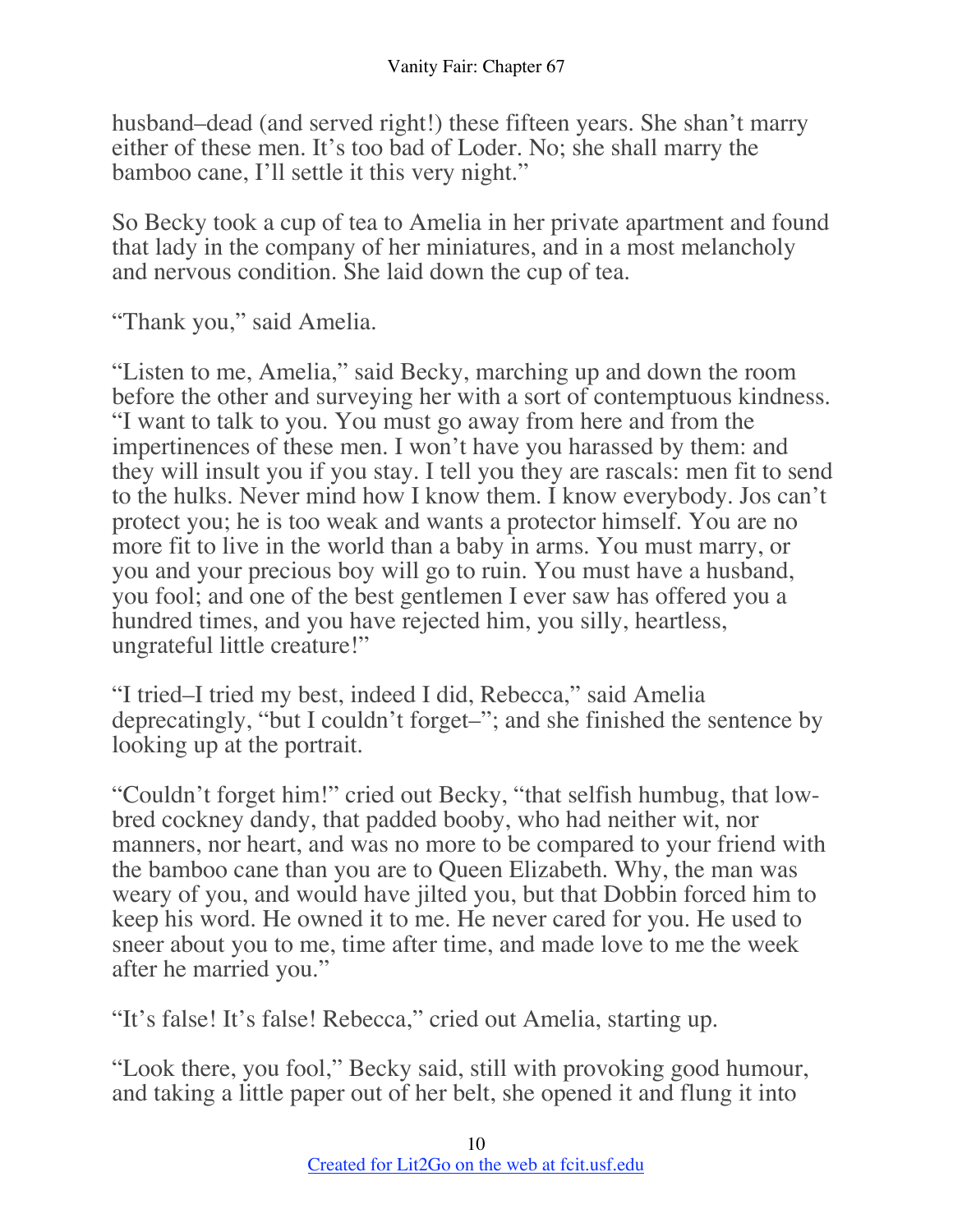Emmy's lap. "You know his handwriting. He wrote that to me–wanted me to run away with him–gave it me under your nose, the day before he was shot–and served him right!" Becky repeated.

Emmy did not hear her; she was looking at the letter. It was that which George had put into the bouquet and given to Becky on the night of the Duchess of Richmond's ball. It was as she said: the foolish young man had asked her to fly.

Emmy's head sank down, and for almost the last time in which she shall be called upon to weep in this history, she commenced that work. Her head fell to her bosom, and her hands went up to her eyes; and there for a while, she gave way to her emotions, as Becky stood on and regarded her. Who shall analyse those tears and say whether they were sweet or bitter? Was she most grieved because the idol of her life was tumbled down and shivered at her feet, or indignant that her love had been so despised, or glad because the barrier was removed which modesty had placed between her and a new, a real affection? "There is nothing to forbid me now," she thought. "I may love him with all my heart now. Oh, I will, I will, if he will but let me and forgive me." I believe it was this feeling rushed over all the others which agitated that gentle little bosom.

Indeed, she did not cry so much as Becky expected–the other soothed and kissed her–a rare mark of sympathy with Mrs. Becky. She treated Emmy like a child and patted her head. "And now let us get pen and ink and write to him to come this minute," she said.

"I–I wrote to him this morning," Emmy said, blushing exceedingly. Becky screamed with laughter–"Un biglietto," she sang out with Rosina, "eccolo qua!"–the whole house echoed with her shrill singing.

Two mornings after this little scene, although the day was rainy and gusty, and Amelia had had an exceedingly wakeful night, listening to the wind roaring, and pitying all travellers by land and by water, yet she got up early and insisted upon taking a walk on the Dike with Georgy; and there she paced as the rain beat into her face, and she looked out westward across the dark sea line and over the swollen billows which came tumbling and frothing to the shore. Neither spoke much, except now and then, when the boy said a few words to his timid companion,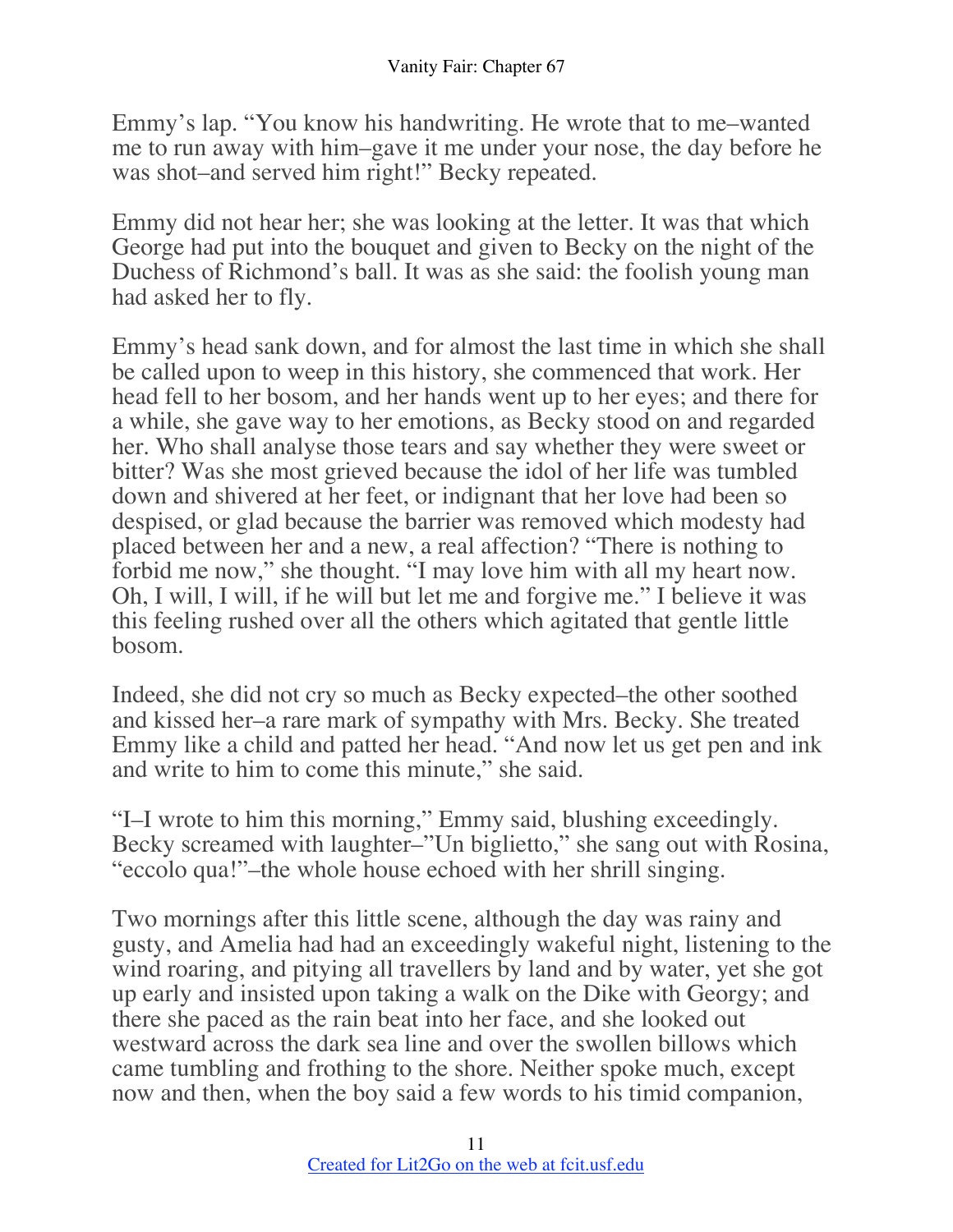indicative of sympathy and protection.

"I hope he won't cross in such weather," Emmy said.

"I bet ten to one he does," the boy answered. "Look, Mother, there's the smoke of the steamer." It was that signal, sure enough.

But though the steamer was under way, he might not be on board; he might not have got the letter; he might not choose to come. A hundred fears poured one over the other into the little heart, as fast as the waves on to the Dike.

The boat followed the smoke into sight. Georgy had a dandy telescope and got the vessel under view in the most skilful manner. And he made appropriate nautical comments upon the manner of the approach of the steamer as she came nearer and nearer, dipping and rising in the water. The signal of an English steamer in sight went fluttering up to the mast on the pier. I daresay Mrs. Amelia's heart was in a similar flutter.

Emmy tried to look through the telescope over George's shoulder, but she could make nothing of it. She only saw a black eclipse bobbing up and down before her eyes.

George took the glass again and raked the vessel. "How she does pitch!" he said. "There goes a wave slap over her bows. There's only two people on deck besides the steersman. There's a man lying down, and a–chap in a–cloak with a–Hooray!–it's Dob, by Jingo!" He clapped to the telescope and flung his arms round his mother. As for that lady, let us say what she did in the words of a favourite poet–"Dakruoen gelasasa." She was sure it was William. It could be no other. What she had said about hoping that he would not come was all hypocrisy. Of course he would come; what could he do else but come? She knew he would come.

The ship came swiftly nearer and nearer. As they went in to meet her at the landing-place at the quay, Emmy's knees trembled so that she scarcely could run. She would have liked to kneel down and say her prayers of thanks there. Oh, she thought, she would be all her life saying them!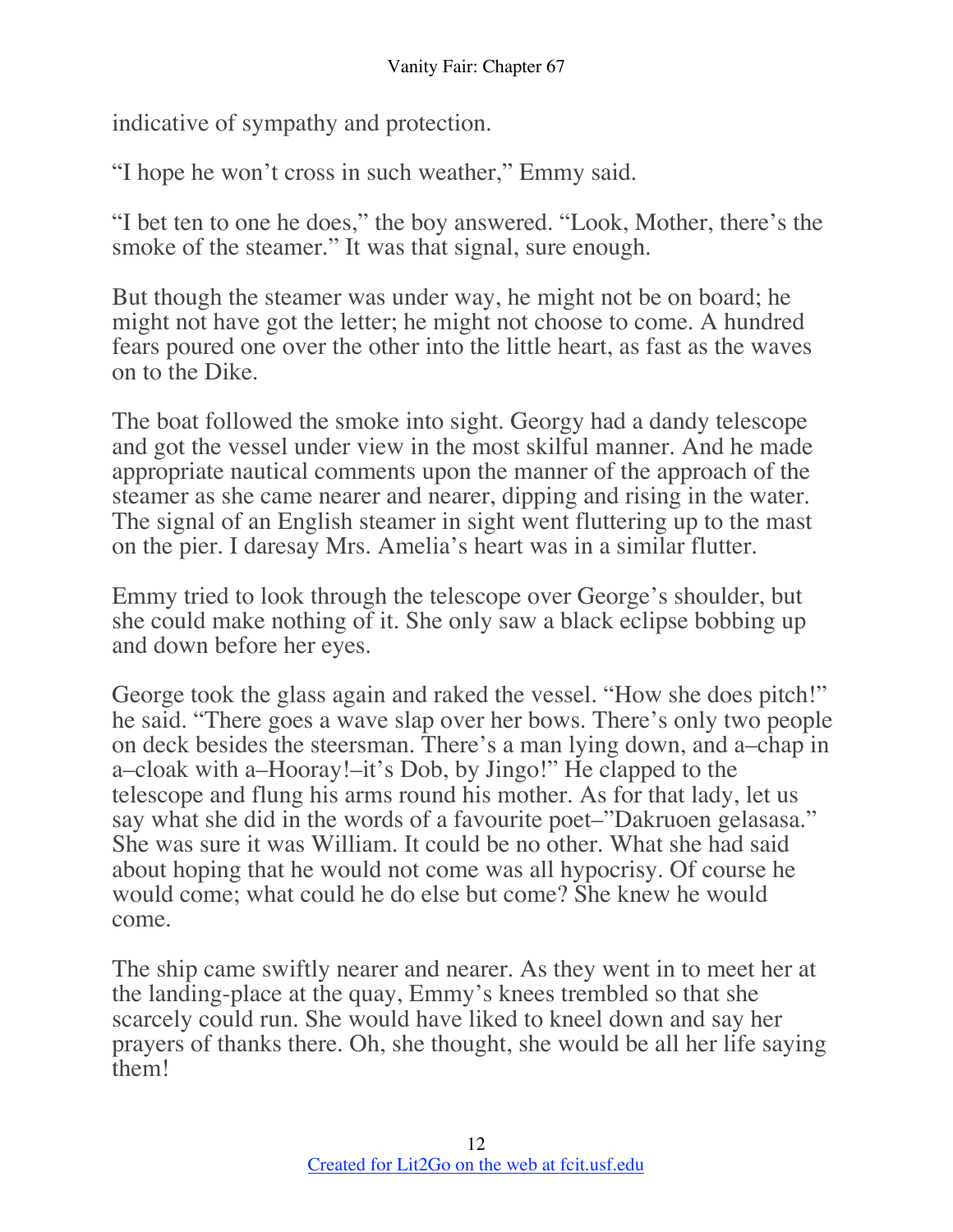It was such a bad day that as the vessel came alongside of the quay there were no idlers abroad, scarcely even a commissioner on the look out for the few passengers in the steamer. That young scapegrace George had fled too, and as the gentleman in the old cloak lined with red stuff stepped on to the shore, there was scarcely any one present to see what took place, which was briefly this:

A lady in a dripping white bonnet and shawl, with her two little hands out before her, went up to him, and in the next minute she had altogether disappeared under the folds of the old cloak, and was kissing one of his hands with all her might; whilst the other, I suppose, was engaged in holding her to his heart (which her head just about reached) and in preventing her from tumbling down. She was murmuring something about–forgive–dear William–dear, dear, dearest friend–kiss, kiss, kiss, and so forth–and in fact went on under the cloak in an absurd manner.

When Emmy emerged from it, she still kept tight hold of one of William's hands, and looked up in his face. It was full of sadness and tender love and pity. She understood its reproach and hung down her head.

"It was time you sent for me, dear Amelia," he said.

"You will never go again, William?"

"No, never," he answered, and pressed the dear little soul once more to his heart.

As they issued out of the custom-house precincts, Georgy broke out on them, with his telescope up to his eye, and a loud laugh of welcome; he danced round the couple and performed many facetious antics as he led them up to the house. Jos wasn't up yet; Becky not visible (though she looked at them through the blinds). Georgy ran off to see about breakfast. Emmy, whose shawl and bonnet were off in the passage in the hands of Mrs. Payne, now went to undo the clasp of William's cloak, and–we will, if you please, go with George, and look after breakfast for the Colonel. The vessel is in port. He has got the prize he has been trying for all his life. The bird has come in at last. There it is with its head on his shoulder, billing and cooing close up to his heart, with soft outstretched fluttering wings. This is what he has asked for every day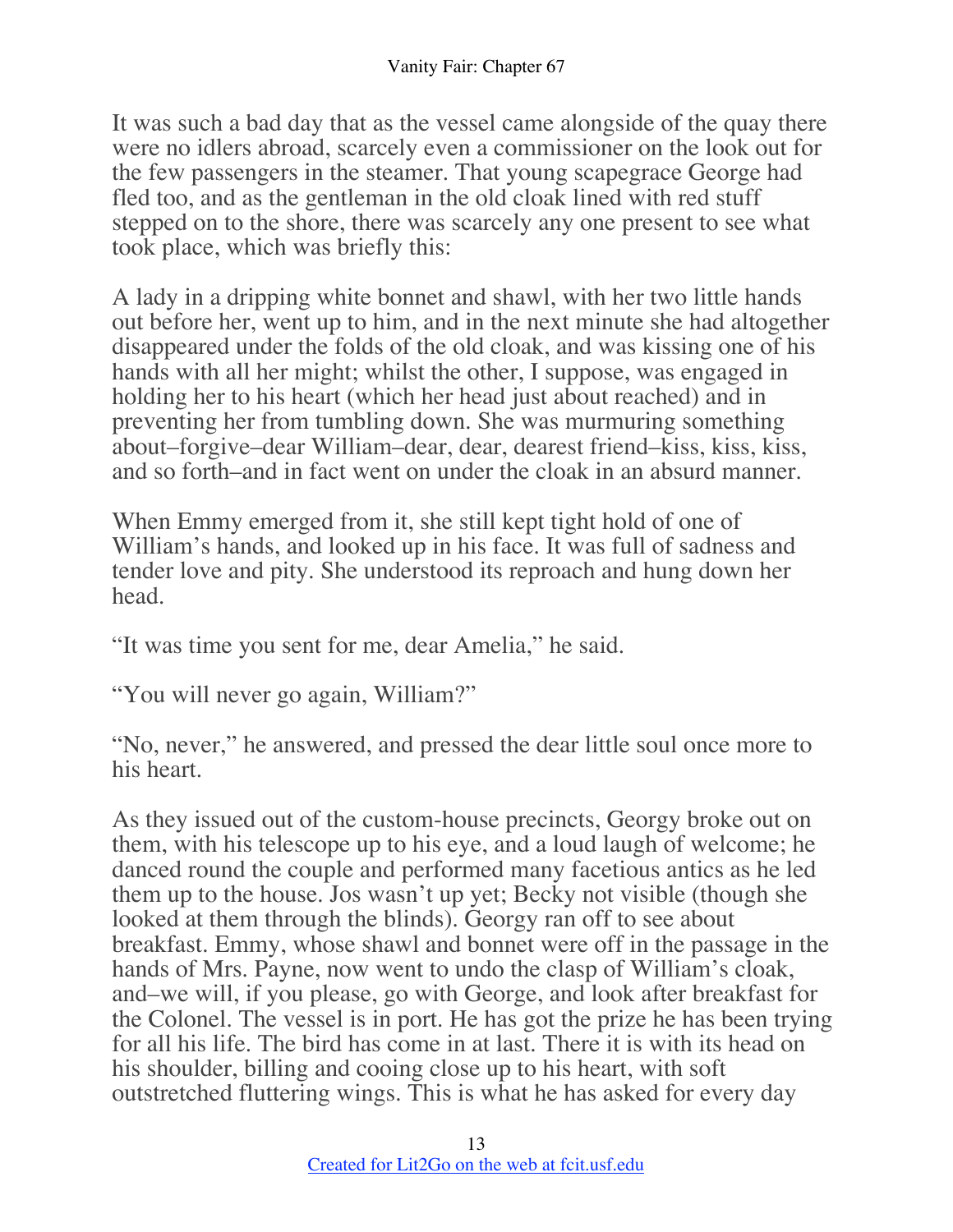and hour for eighteen years. This is what he pined after. Here it is–the summit, the end–the last page of the third volume. Good-bye, Colonel–God bless you, honest William!–Farewell, dear Amelia–Grow green again, tender little parasite, round the rugged old oak to which you cling!

Perhaps it was compunction towards the kind and simple creature, who had been the first in life to defend her, perhaps it was a dislike to all such sentimental scenes–but Rebecca, satisfied with her part in the transaction, never presented herself before Colonel Dobbin and the lady whom he married. "Particular business," she said, took her to Bruges, whither she went, and only Georgy and his uncle were present at the marriage ceremony. When it was over, and Georgy had rejoined his parents, Mrs. Becky returned (just for a few days) to comfort the solitary bachelor, Joseph Sedley. He preferred a continental life, he said, and declined to join in housekeeping with his sister and her husband.

Emmy was very glad in her heart to think that she had written to her husband before she read or knew of that letter of George's. "I knew it all along," William said; "but could I use that weapon against the poor fellow's memory? It was that which made me suffer so when you–"

"Never speak of that day again," Emmy cried out, so contrite and humble that William turned off the conversation by his account of Glorvina and dear old Peggy O'Dowd, with whom he was sitting when the letter of recall reached him. "If you hadn't sent for me," he added with a laugh, "who knows what Glorvina's name might be now?"

At present it is Glorvina Posky (now Mrs. Major Posky); she took him on the death of his first wife, having resolved never to marry out of the regiment. Lady O'Dowd is also so attached to it that, she says, if anything were to happen to Mick, bedad she'd come back and marry some of 'em. But the Major-General is quite well and lives in great splendour at O'Dowdstown, with a pack of beagles, and (with the exception of perhaps their neighbour, Hoggarty of Castle Hoggarty) he is the first man of his county. Her Ladyship still dances jigs, and insisted on standing up with the Master of the Horse at the Lord Lieutenant's last ball. Both she and Glorvina declared that Dobbin had used the latter SHEAMFULLY, but Posky falling in, Glorvina was consoled, and a beautiful turban from Paris appeased the wrath of Lady O'Dowd.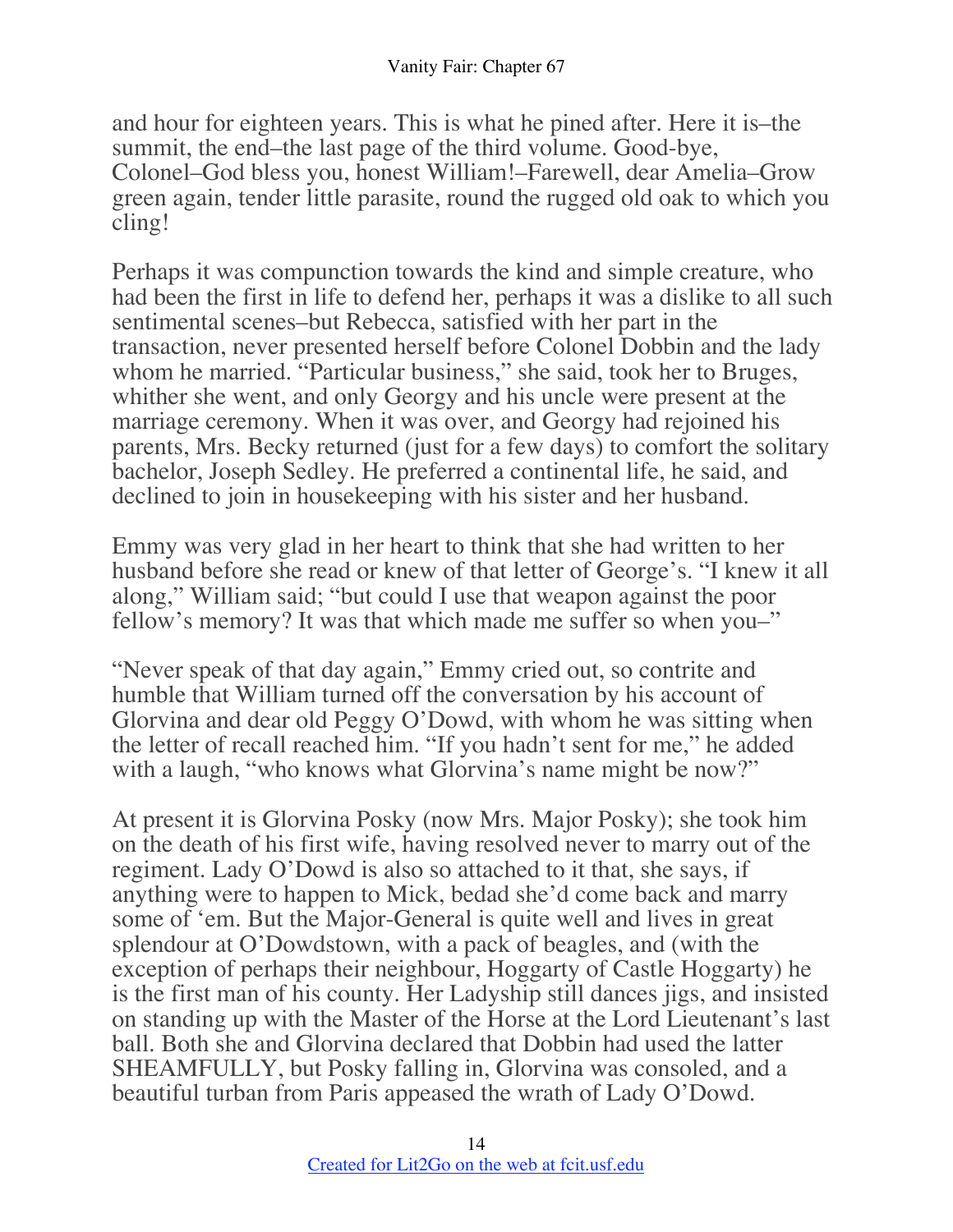When Colonel Dobbin quitted the service, which he did immediately after his marriage, he rented a pretty little country place in Hampshire, not far from Queen's Crawley, where, after the passing of the Reform Bill, Sir Pitt and his family constantly resided now. All idea of a Peerage was out of the question, the Baronet's two seats in Parliament being lost. He was both out of pocket and out of spirits by that catastrophe, failed in his health, and prophesied the speedy ruin of the Empire.

Lady Jane and Mrs. Dobbin became great friends–there was a perpetual crossing of pony-chaises between the Hall and the Evergreens, the Colonel's place (rented of his friend Major Ponto, who was abroad with his family). Her Ladyship was godmother to Mrs. Dobbin's child, which bore her name, and was christened by the Rev. James Crawley, who succeeded his father in the living: and a pretty close friendship subsisted between the two lads, George and Rawdon, who hunted and shot together in the vacations, were both entered of the same college at Cambridge, and quarrelled with each other about Lady Jane's daughter, with whom they were both, of course, in love. A match between George and that young lady was long a favourite scheme of both the matrons, though I have heard that Miss Crawley herself inclined towards her cousin.

Mrs. Rawdon Crawley's name was never mentioned by either family. There were reasons why all should be silent regarding her. For wherever Mr. Joseph Sedley went, she travelled likewise, and that infatuated man seemed to be entirely her slave. The Colonel's lawyers informed him that his brother-in-law had effected a heavy insurance upon his life, whence it was probable that he had been raising money to discharge debts. He procured prolonged leave of absence from the East India House, and indeed, his infirmities were daily increasing.

On hearing the news about the insurance, Amelia, in a good deal of alarm, entreated her husband to go to Brussels, where Jos then was, and inquire into the state of his affairs. The Colonel quitted home with reluctance (for he was deeply immersed in his History of the Punjaub which still occupies him, and much alarmed about his little daughter, whom he idolizes, and who was just recovering from the chicken-pox) and went to Brussels and found Jos living at one of the enormous hotels in that city. Mrs. Crawley, who had her carriage, gave entertainments, and lived in a very genteel manner, occupied another suite of apartments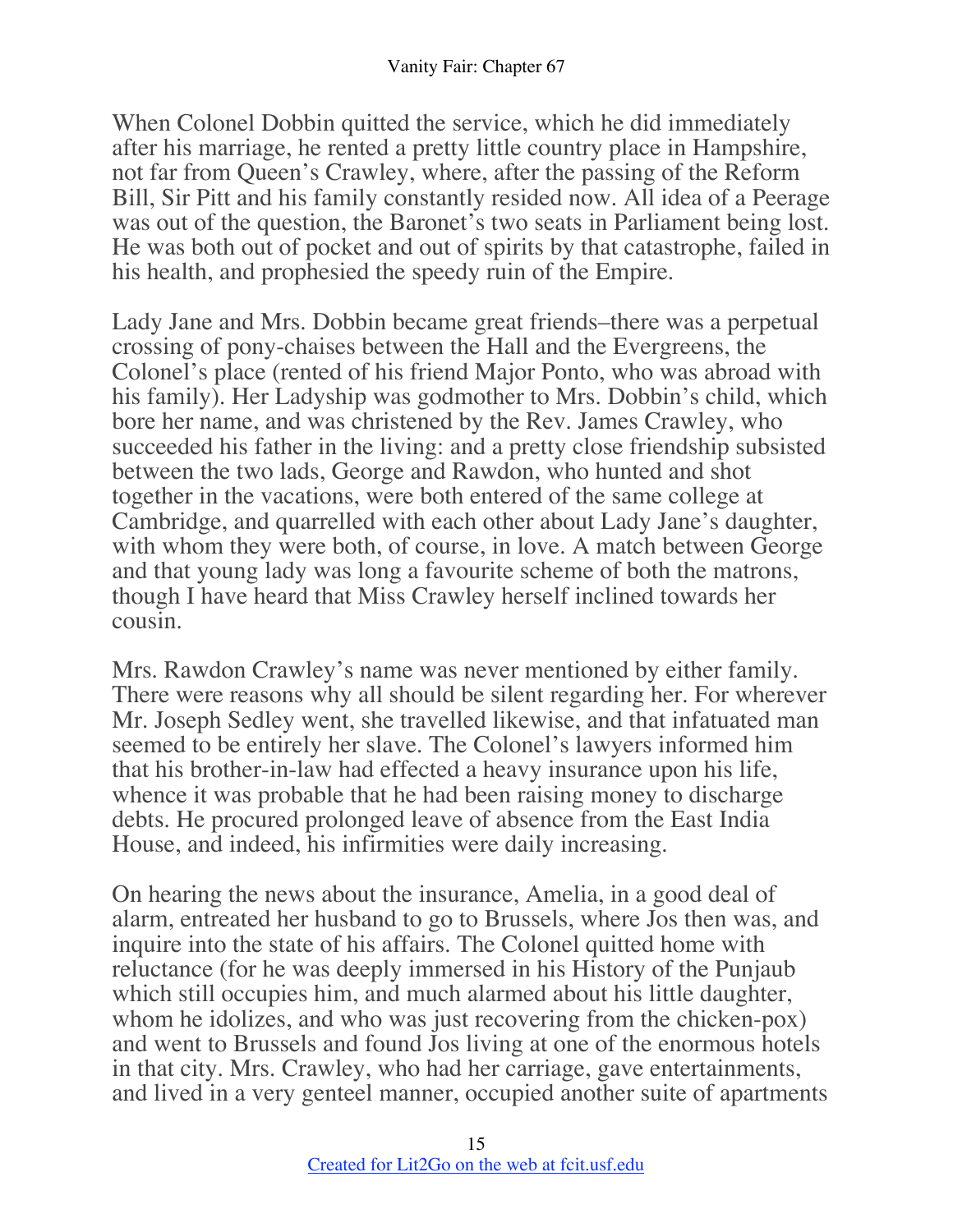in the same hotel.

The Colonel, of course, did not desire to see that lady, or even think proper to notify his arrival at Brussels, except privately to Jos by a message through his valet. Jos begged the Colonel to come and see him that night, when Mrs. Crawley would be at a soiree, and when they could meet alone. He found his brother-in-law in a condition of pitiable infirmity–and dreadfully afraid of Rebecca, though eager in his praises of her. She tended him through a series of unheard-of illnesses with a fidelity most admirable. She had been a daughter to him. "But–but–oh, for God's sake, do come and live near me, and–and–see me sometimes," whimpered out the unfortunate man.

The Colonel's brow darkened at this. "We can't, Jos," he said. "Considering the circumstances, Amelia can't visit you."

"I swear to you–I swear to you on the Bible," gasped out Joseph, wanting to kiss the book, "that she is as innocent as a child, as spotless as your own wife."

"It may be so," said the Colonel gloomily, "but Emmy can't come to you. Be a man, Jos: break off this disreputable connection. Come home to your family. We hear your affairs are involved."

"Involved!" cried Jos. "Who has told such calumnies? All my money is placed out most advantageously. Mrs. Crawley–that is–I mean– it is laid out to the best interest."

"You are not in debt, then? Why did you insure your life?"

"I thought–a little present to her–in case anything happened; and you know my health is so delicate–common gratitude you know–and I intend to leave all my money to you–and I can spare it out of my income, indeed I can," cried out William's weak brother-in-law.

The Colonel besought Jos to fly at once–to go back to India, whither Mrs. Crawley could not follow him; to do anything to break off a connection which might have the most fatal consequences to him.

Jos clasped his hands and cried, "He would go back to India. He would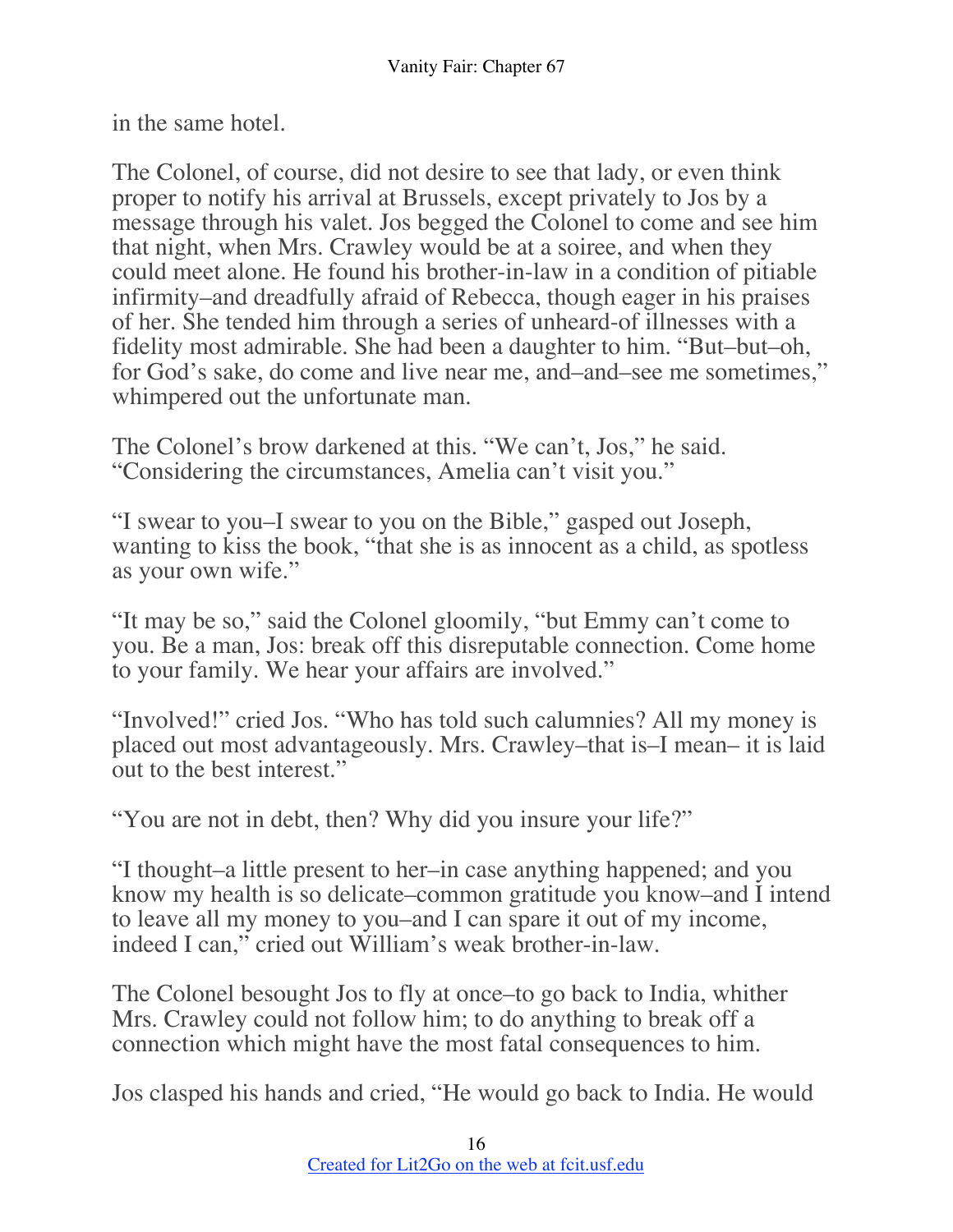do anything, only he must have time: they mustn't say anything to Mrs. Crawley–she'd–she'd kill me if she knew it. You don't know what a terrible woman she is," the poor wretch said.

"Then, why not come away with me?" said Dobbin in reply; but Jos had not the courage. "He would see Dobbin again in the morning; he must on no account say that he had been there. He must go now. Becky might come in." And Dobbin quitted him, full of forebodings.

He never saw Jos more. Three months afterwards Joseph Sedley died at Aix-la-Chapelle. It was found that all his property had been muddled away in speculations, and was represented by valueless shares in different bubble companies. All his available assets were the two thousand pounds for which his life was insured, and which were left equally between his beloved "sister Amelia, wife of, &c., and his friend and invaluable attendant during sickness, Rebecca, wife of Lieutenant-Colonel Rawdon Crawley, C.B.," who was appointed administratrix.

The solicitor of the insurance company swore it was the blackest case that ever had come before him, talked of sending a commission to Aix to examine into the death, and the Company refused payment of the policy. But Mrs., or Lady Crawley, as she styled herself, came to town at once (attended with her solicitors, Messrs. Burke, Thurtell, and Hayes, of Thavies Inn) and dared the Company to refuse the payment. They invited examination, they declared that she was the object of an infamous conspiracy, which had been pursuing her all through life, and triumphed finally. The money was paid, and her character established, but Colonel Dobbin sent back his share of the legacy to the insurance office and rigidly declined to hold any communication with Rebecca.

She never was Lady Crawley, though she continued so to call herself. His Excellency Colonel Rawdon Crawley died of yellow fever at Coventry Island, most deeply beloved and deplored, and six weeks before the demise of his brother, Sir Pitt. The estate consequently devolved upon the present Sir Rawdon Crawley, Bart.

He, too, has declined to see his mother, to whom he makes a liberal allowance, and who, besides, appears to be very wealthy. The Baronet lives entirely at Queen's Crawley, with Lady Jane and her daughter, whilst Rebecca, Lady Crawley, chiefly hangs about Bath and